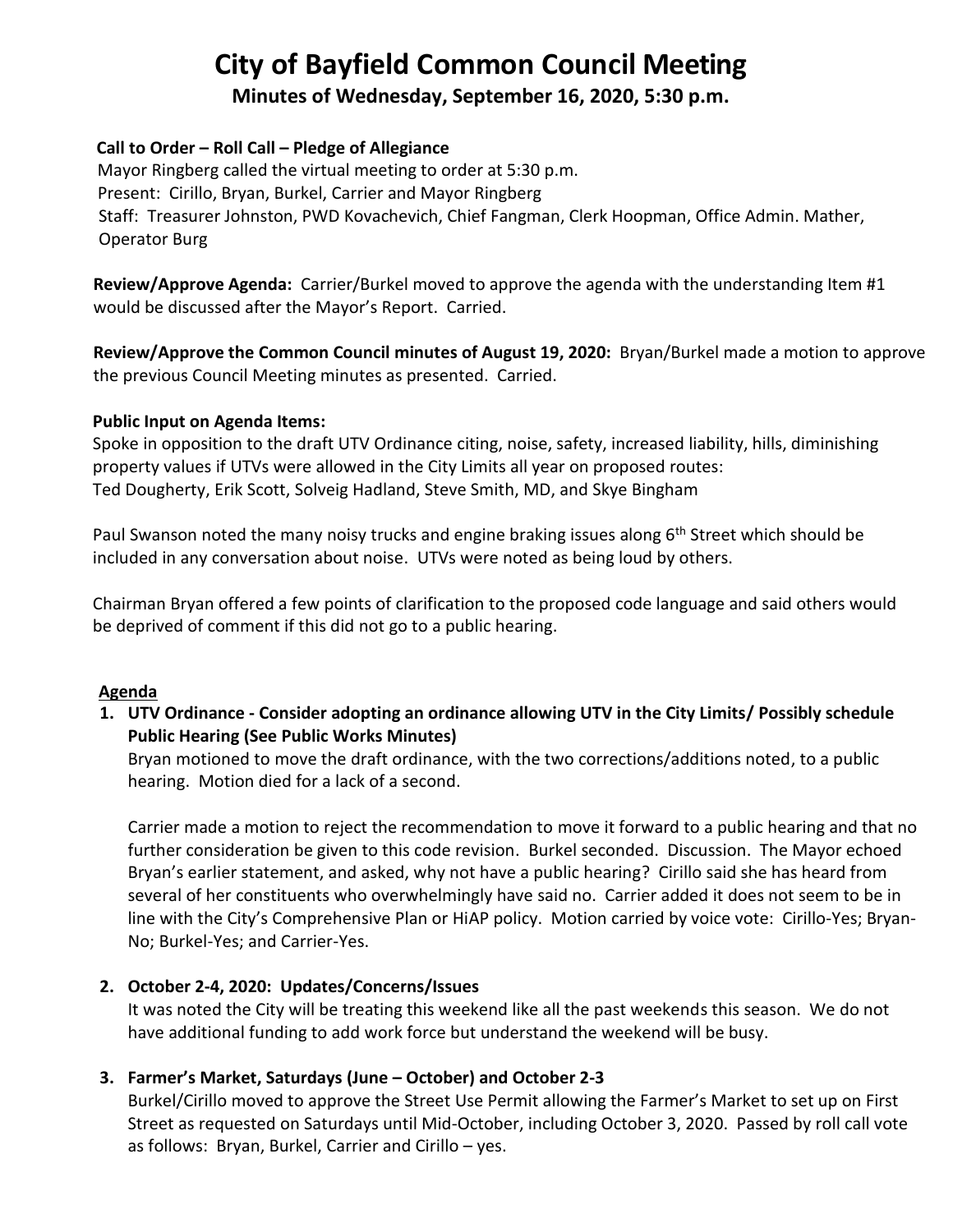### **4. Sidewalk Sale Request – 124 Rittenhouse Avenue (Up North)**

Cirillo/Bryan moved to approve the sidewalk sales request from Up North for October 3-4 and October 17-18, 2020 as presented. Passed by roll call vote as follows: Burkel, Carrier, Cirillo and Bryan – yes.

## **5. Committee Updates: LE Bldg., Parking**

Informational, no action taken.

# **6. November 3, 2020 – General Election Updates**

Hoopman provide some general information about the General Election to the Council. Absentee ballots to those with requests on file would be mailed tomorrow. The polls will be open on election day, but we are encouraging absentee voting. For assistance, please call City Hall or go to [www.myvote.wi.gov.](http://www.myvote.wi.gov/)

## **7. Project Updates**

- a. Marina Breakwell/Seawall Project: MSA is now working on the final engineering plans. Project expected to be bid out late this year or early 2021.
- b. Bayfield & Ashland County Regional Housing Study: The Mayor indicated the survey is near final completion and it should be sent out soon.
- c. Parks and Recreation Big Ravine and Bayfield Area Trails Updates: Lots of work has ensued over the past few months. Way to go to the leaders and volunteers who took on this task!
- d. Green Infrastructure: proposing a virtual meeting of Task Force in late September.

# **8. 2021 CIP and Budgets: Issues / Concerns / Progress**

Discussion ensued on the draft 2021 unbalanced budget. Some thoughts and ideas were shared:

- a. This is a very lean budget. Some of the requested CIP's are maintenance items and should not be in the CIP's but cannot be covered by the existing operating budgets.
- b. Carrier suggested the City sincerely consider parking meters
- c. The City's Fees were reviewed and increased in some cases.
- d. Carrier thought a long-term financial plan would be a good investment and help to guide our future.
- e. The Council by consensus agreed no wage increases would be given in 2021.
- f. The Council would like to pursue a joint meeting with the Harbor Commission to ask for reconsideration of their contribution to the General Fund.
- g. Hoopman informed those present, the budget issues are not related to the Covid-19 pandemic. Rather it's a culmination of not raising taxes for many years, a State levy limit law that was put into place in the mid 2000's, and State laws that impacted our Room Tax Revenues and our health insurance expenses.
- h. There were no solutions to the budget issues provided, but a Special meeting was set for Wednesday, September 23, 2020 at 5:30 p.m.
- i. Bryan suggested the Debt Schedule be included in the next packet.

# **9. Mayor's Report**

The Mayor thanked the American Legion for their contribution and installation of a new flagpole by the Bayfield Lakeside Pavilion. He mentioned it has been a tough year and he hopes for goodness like this to continue. Thank you for your efforts, be safe, and wash your hands.

# **File Reports from Committees, Commission & Boards:**

 **Architectural Review Board**: Minutes of August 24, 2020 **Courthouse:** Minutes of August 25, 2020 **Covid-19:** Minutes of August 24, 2020 **Fire Department:** Minutes of August 3, 2020 **Fire Protection:** Minutes of September 1, 2020